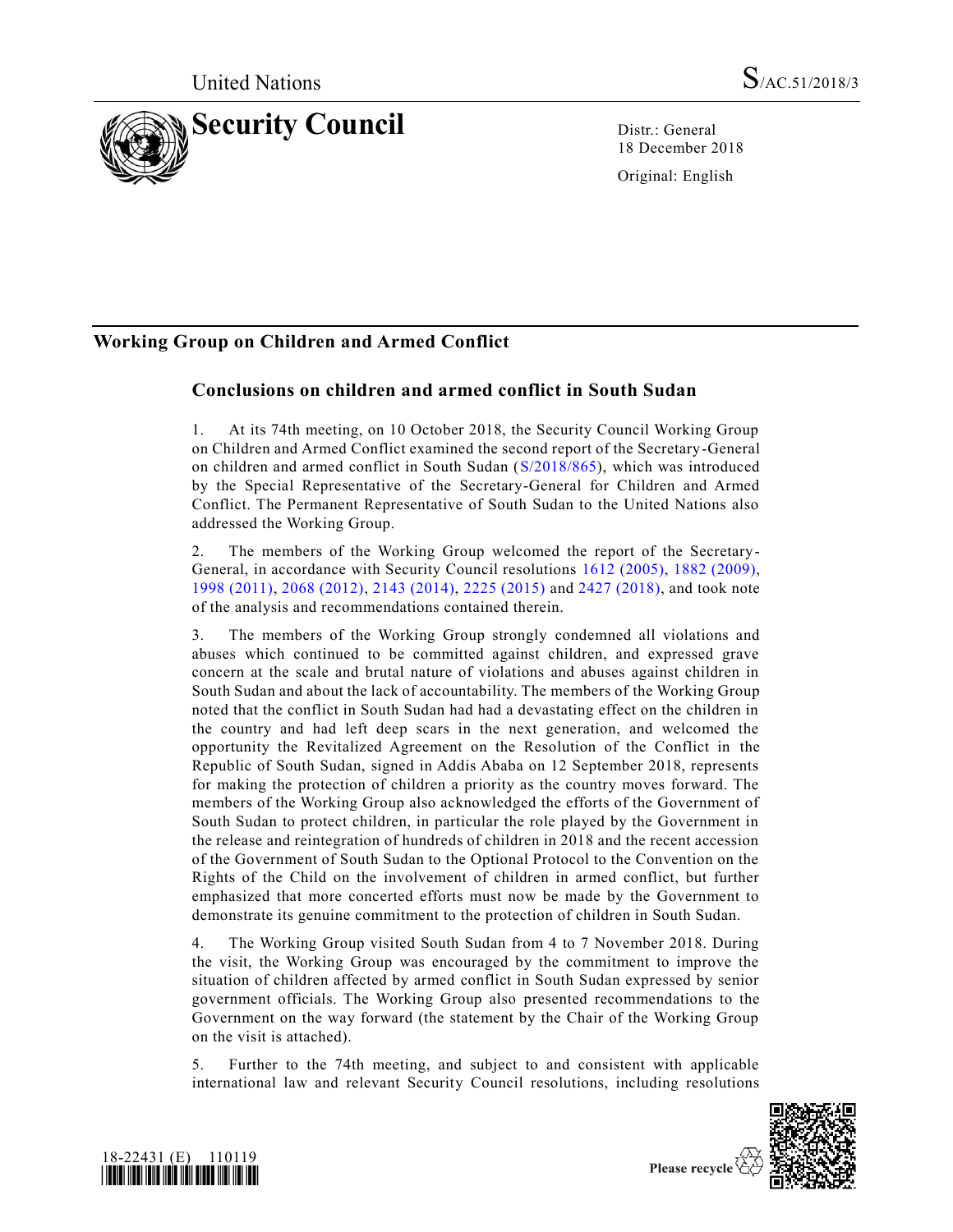[1612 \(2005\),](https://undocs.org/S/RES/1612(2005)) [1882 \(2009\),](https://undocs.org/S/RES/1882(2009)) [1998 \(2011\),](https://undocs.org/S/RES/1998(2011)) [2068 \(2012\),](https://undocs.org/S/RES/2068(2012)) [2143 \(2014\),](https://undocs.org/S/RES/2143(2014)) [2225 \(2015\)](https://undocs.org/S/RES/2225(2015)) and [2427 \(2018\),](https://undocs.org/S/RES/2427(2018)) the Working Group agreed to the direct action as set out below.

### **Public statement by the Chair of the Working Group**

6. The Working Group agreed to address a message to all parties to the armed conflict in South Sudan, in particular the South Sudan People's Defence Forces, formerly the Sudan People's Liberation Army (SPLA), the pro-Taban Deng SPLA in Opposition, the pro-Machar SPLA in Opposition and other armed groups such as the White Army, through a public statement by its Chair:

(a) Strongly condemning all violations and abuses that continue to be committed against children in South Sudan by all parties to the armed conflict and expressing grave concern at the scale and brutal nature of violations and abuses against children, reminding them of their obligations under applicable international law, and urging them to take without delay all measures to immediately end all such violations and abuses and to prevent their reoccurrence, including those involving the recruitment and use of children, killing and maiming, rape and other forms of sexual violence, abductions, attacks against schools and hospitals and denial of humanitarian access as well as the military use of schools in violation of applicable international law;

(b) Welcoming the opportunity the Revitalized Agreement on the Resolution of the Conflict in the Republic of South Sudan, signed in Addis Ababa on 12 September 2018, represents for making the protection of children a priority as the country moves forward;

(c) Urging the Government of South Sudan to engage with the United Nations in developing and adopting a comprehensive action plan addressing all six grave violations against children, so that its implementation can commence without delay to end all violations and abuses against children and to ensure the issuance and enforcement of military command orders and punitive directives on all violations and abuses against children;

(d) Urging the Government of South Sudan to implement all provisions of the current action plan of 2012 to end and prevent the recruitment and use of children, as well as the recommitment agreement of 2014;

(e) Calling upon the Government to prioritize the release and reintegration of children associated with armed forces and armed groups as part of the implementation of the Revitalized Agreement on the Resolution of the Conflict in the Republic of South Sudan and to ensure that the national disarmament, demobilization and reintegration programme and the security sector reform take fully into account at all stages the specific needs of girls and boys, including those with disabilities, and the protection of their rights, including through the development of a gender- and agesensitive disarmament, demobilization and reintegration process, and to allocate sufficient resources to this end;

(f) Welcoming the accession of the Government of South Sudan to the Optional Protocol to the Convention on the Rights of the Child on the involvement of children in armed conflict on 27 September 2018 and calling upon the Government to take immediate action to ensure its provisions are adhered to;

(g) Welcoming the commitments to improve the situation of children affected by armed conflict expressed by the Government during the visit of the Working Group to South Sudan in November 2018, including working with the United Nations to expand the current action plan into a comprehensive action plan that would address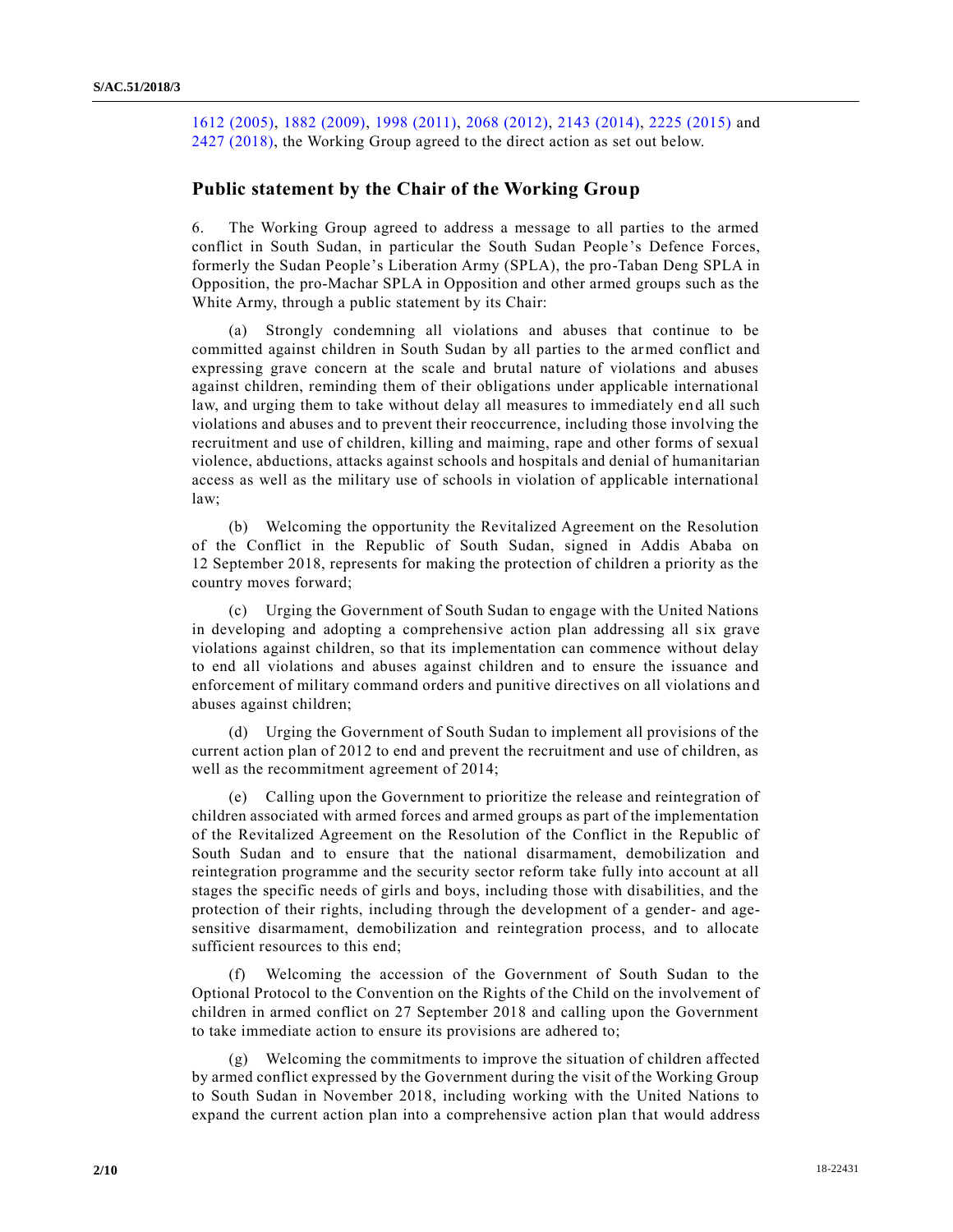all six grave violations against children in order to end and prevent all violations and abuses against children;

(h) Expressing deep concern over the lack of accountability for violations and abuses committed against children by all parties to the armed conflict, and urging the Government of South Sudan to put an end to impunity by ensuring that all perpetrators of violations and abuses are swiftly brought to justice and held accountable, including by signing without further delay the Memorandum of Understanding with the African Union to establish the Hybrid Court for South Sudan, and through rigorous, timely, independent and impartial investigation and prosecution;

(i) Expressing deep concern at the systematic recruitment and use during the reporting period and continuing cases of recruitment and use of children in violation of applicable international law, strongly urging all parties to the armed conflict to immediately and without preconditions release all children within their ranks, and calling upon parties to the armed conflict that have not done so to grant the United Nations unhindered access for verification and release of children associated with all parties;

(j) Stressing the need to address intercommunal tensions and violence in South Sudan through inclusive dialogue, and urging parties to intercommunal conflict to take immediate and specific measures to protect children and prevent all violations and abuses, including those based on tribal or other affiliations;

(k) Expressing grave concern about the systematic nature and high number of rapes and other forms of sexual violence perpetrated against children, including displaced children, strongly urging all parties to the armed conflict to take immediate and specific measures to put an end to and prevent the perpetration of rape and other forms of sexual violence against children by members of their respective groups, and stressing the importance of accountability for those who commit sexual and genderbased violence against children;

(l) Expressing deep concern at the high number of children killed and maimed, including as a direct or indirect result of hostilities between parties to armed conflict and of incidents of indiscriminate attacks against civilian populations, and urging all parties to comply with their obligations under international humanitarian law, in particular the principles of distinction and proportionality and the obligation to take all feasible precautions to avoid and in any event minimize harm to civilians and damage to civilian objects;

(m) Calling upon all parties to the armed conflict to comply with applicable international law and to respect the civilian character of schools and ho spitals, including their personnel, and to end and prevent attacks or threats of attacks against those institutions and their personnel as well as the military use of schools and hospitals in violation of applicable international law;

(n) Condemning the attacks against humanitarian personnel and facilities, emphasizing that impediment of the delivery of humanitarian assistance can constitute a breach of international humanitarian law, and calling upon all parties to the armed conflict, including the South Sudan People's Defence Forces, to ensure full, safe and unhindered humanitarian access for the United Nations and its humanitarian partners to deliver timely humanitarian assistance to the affected population, including children;

(o) Urging all parties to the armed conflict to immediately release abducted children and allow for reunification with their families;

(p) Calling upon the Government of South Sudan to address conflict-related sexual violence, including through the completion of specific action plans for the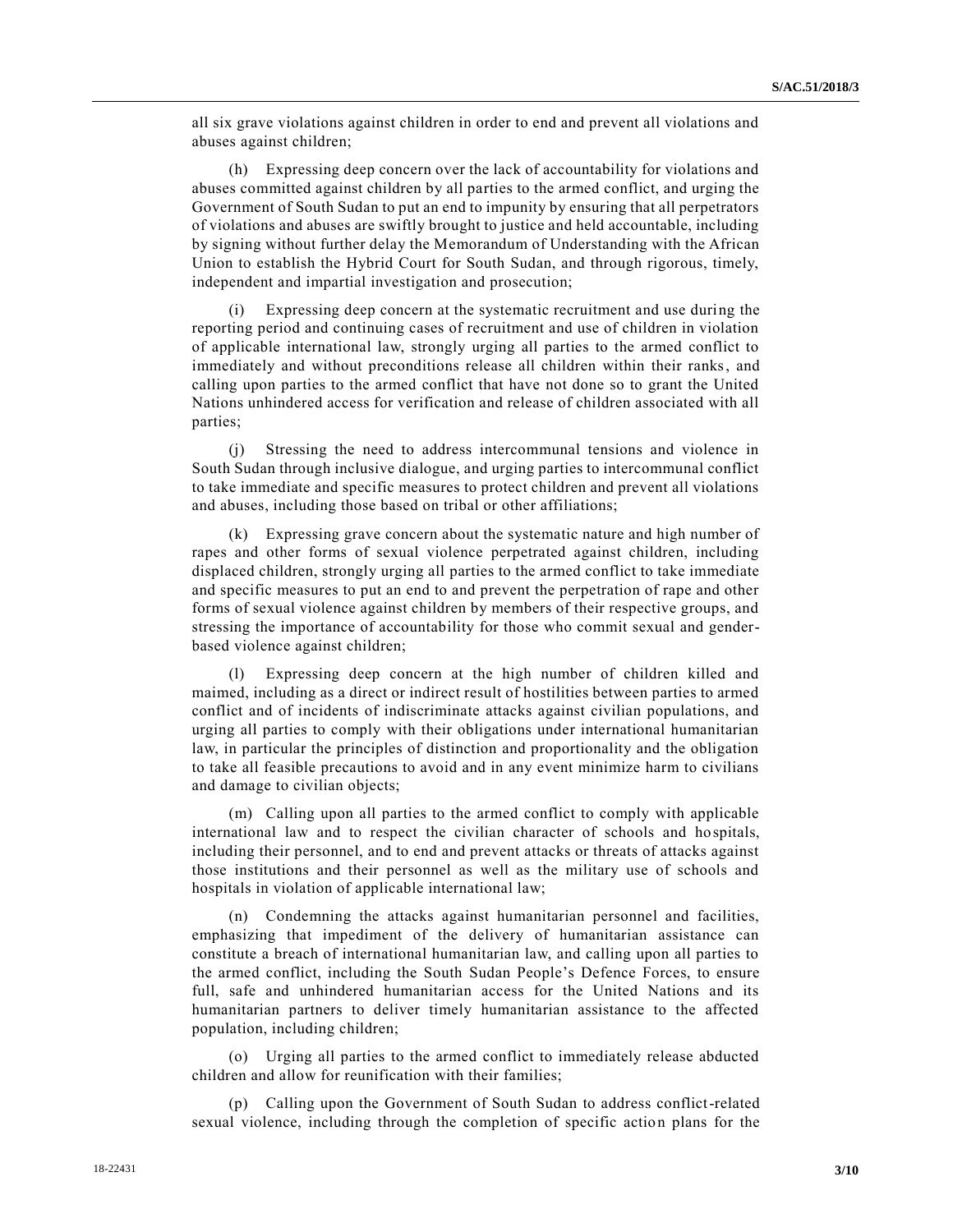South Sudan People's Defence Forces and the South Sudan National Police Service developed with the Office of the Special Representative of the Secretary-General on Sexual Violence in Conflict and the Team of Experts on the Rule of Law and Sexual Violence in Conflict;

(q) Urging SPLA in Opposition to implement the action plan to end and prevent the recruitment and use of children and killing and maiming of children, signed between SPLA in Opposition and the United Nations in December 2015, and to renew engagement with the country task force on monitoring and reporting on its implementation;

(r) Encouraging the Government to focus on comprehensive and sustainable reintegration and rehabilitation opportunities for children affected by armed conflict that are gender- and age-sensitive, including equal access to health care, psychosocial support and education programmes, as well as raising awareness and working with communities to avoid stigmatization of these children, facilitate their return and minimize the risk of rerecruitment, while taking into account the specific needs of girls and boys, in order to contribute to the well-being of children and to sustainable peace and security;

(s) Urging all parties engaged in the implementation of the Revitalized Agreement on the Resolution of the Conflict in the Republic of South Sudan to ensure that the protection, rights, well-being and empowerment of children affected by armed conflict are fully incorporated in all efforts on peacebuilding and sustaining peace, including efforts related to disarmament, demobilization and reintegration programmes and security sector reform and encourage and facilitate consideration of the views of children in these processes;

(t) Welcoming the endorsement of the Safe Schools Declaration and the Guidelines for Protecting Schools and Universities from Military Use during Armed Conflict by the Government of South Sudan and calling for their swift implementation, and encouraging the Government to ensure that attacks on schools in contravention of international humanitarian law are investigated and that those responsible are held accountable;

(u) Urging all parties to the conflict to implement the previous conclusions of the Working Group on Children and Armed Conflict in South Sudan [\(S/AC.51/2012/2](https://undocs.org/S/AC.51/2012/2) and [S/AC.51/2015/1\)](https://undocs.org/S/AC.51/2015/1);

(v) Recalling that the Security Council, by its resolutions [2206 \(2015\)](https://undocs.org/S/RES/2206(2015)) and [2428 \(2018\),](https://undocs.org/S/RES/2428(2018)) decided to apply financial and travel measures to individuals and entities as designated for such measures by the Committee established pursuant to paragraph 16 of resolution [2206 \(2015\)](https://undocs.org/S/RES/2206(2015)) for actions that may include:

(i) Planning, directing or committing acts that violate applicable international human rights law or international humanitarian law, or acts that constitute human rights abuses, in South Sudan;

(ii) The use or recruitment of children by armed groups or armed forces in the context of the armed conflict in South Sudan;

(iii) Planning, directing or committing acts involving sexual and gender-based violence in South Sudan;

(iv) The targeting of civilians, including women and children, through the planning, directing or commission of acts of violence (including killing, maiming or torture), abduction, enforced disappearance, forced displacement or attacks on schools, hospitals, religious sites or locations where civilians are seeking refuge, or through conduct that would constitute a serious violation or abuse of international human rights law or international humanitarian law;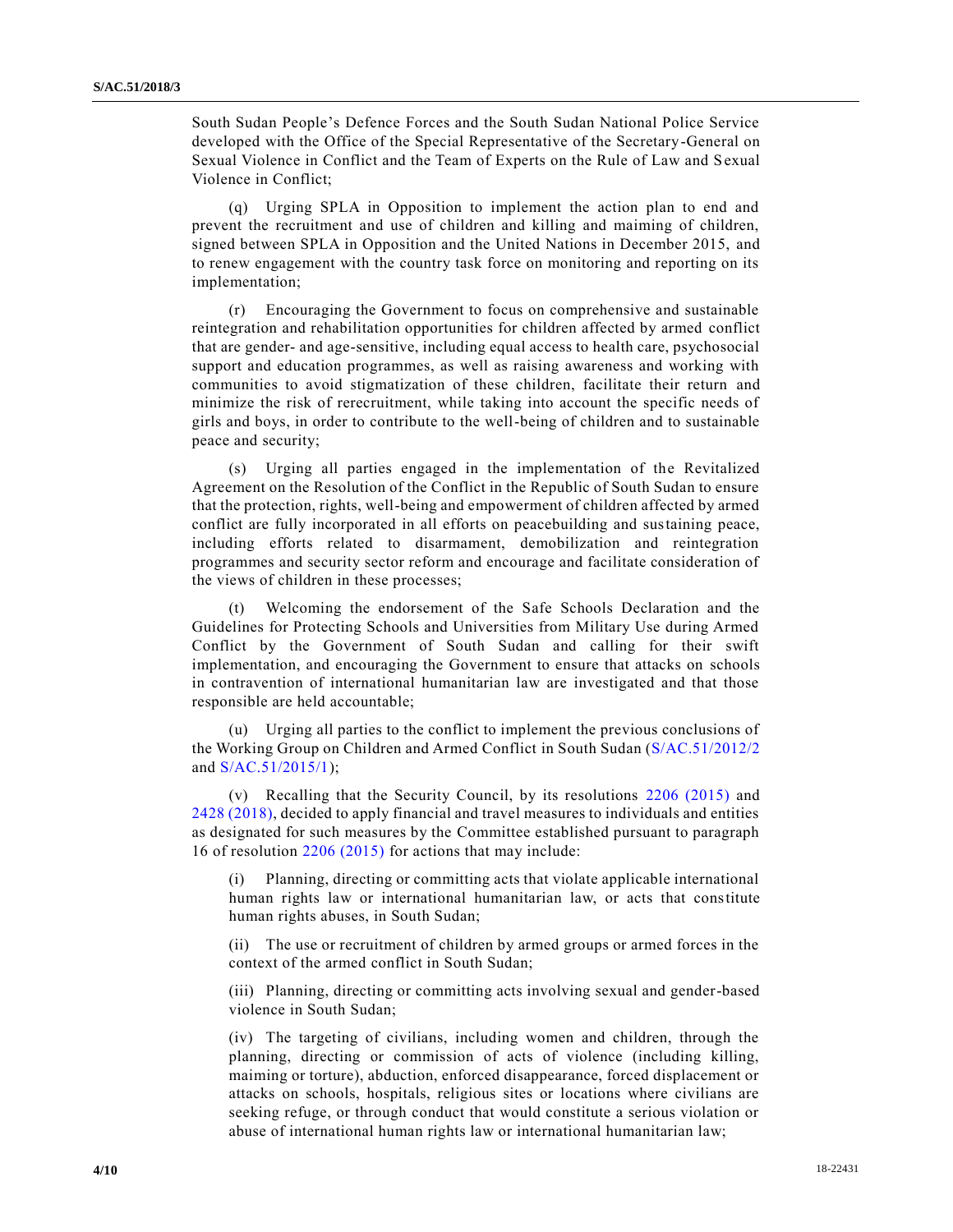(v) The obstruction of the activities of international peacekeeping, diplomatic or humanitarian missions in South Sudan, including the Ceasefire and Transitional Security Arrangements Monitoring Mechanism, or of the delivery or distribution of, or access to, humanitarian assistance;

(w) Expressing its readiness to communicate to the Security Council pertinent information with a view to assisting the Council in the imposition of targeted measures on perpetrators.

7. The Working Group agreed to address a message, through a public statement by the Chair of the Working Group, to community and religious leaders:

Emphasizing the important role of community and religious leaders in strengthening the protection of children affected by armed conflict;

(b) Urging them to publicly condemn and continue to advocate ending and preventing violations and abuses against children, in particular those involving the recruitment and use of children, rape and other forms of sexual violence against children, killing and maiming, abductions, attacks and threats of attacks against schools and hospitals, and denial of humanitarian access, and to engage with the Government, the United Nations and other relevant stakeholders to support reintegration and rehabilitation of children affected by armed conflict in their communities, including by raising awareness to avoid stigmatization of these children.

#### **Recommendations to the Security Council**

8. The Working Group agreed to recommend that the President of the Security Council transmit a letter addressed to the Government of South Sudan:

(a) Welcoming the opportunity the Revitalized Agreement on the Resolution of the Conflict in the Republic of South Sudan, signed in Addis Ababa on 12 September 2018, represents for making the protection of children a priority as the country moves forward;

(b) Calling upon the Government to prioritize the release and reintegration of children associated with armed forces and armed groups as part of the implementation of the Revitalized Agreement on the Resolution of the Conflict in the Republic of South Sudan and to ensure that the national disarmament, demobilization and reintegration programme and the security sector reform take fully into account at all stages the specific needs of girls and boys and the protection of their rights, including through the development of a gender- and age-sensitive disarmament, demobilization and reintegration process, and to allocate sufficient resources to this end;

(c) Expressing grave concern at the violations and abuses committed against children in the armed conflict during the reporting period, including those involving the recruitment and use of children, killing and maiming, rape and other forms of sexual violence, abduction, attacks on schools and hospitals and denial of humanitarian access, also expressing concern at the continued military use of schools in violation of applicable international law, and calling for an immediate halt to these violations and abuses, recalling that the primary responsibility for the protection of children in South Sudan lies with the Government of South Sudan, and urging the Government to take immediate steps in this regard;

(d) Expressing grave concern at the lack of accountability over violations and abuses committed against children in armed conflict, and urging the Government of South Sudan to end impunity through rigorous, timely, independent and impartial investigation and prosecution without any distinction on crimes committed against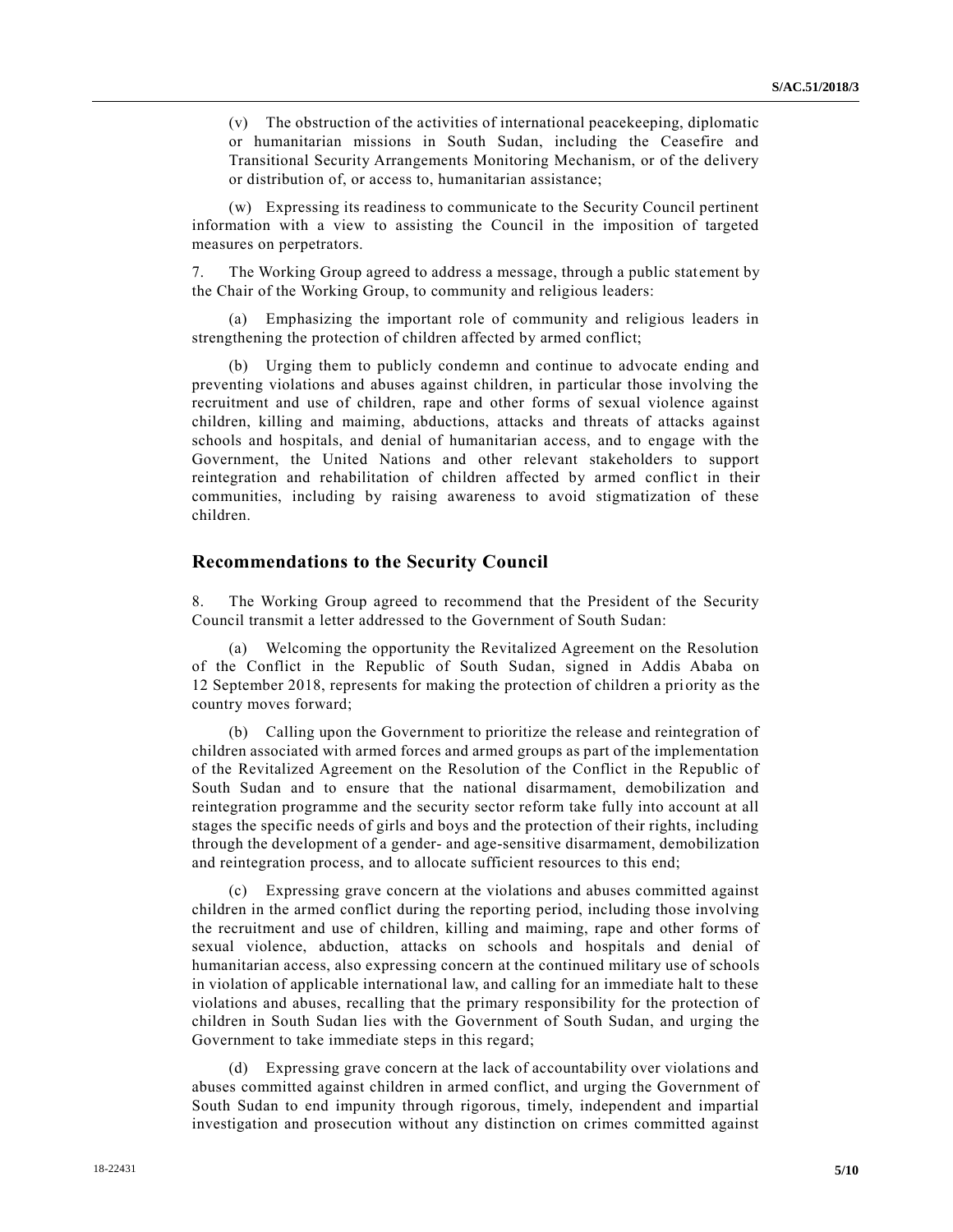children and by signing without further delay the Memorandum of Understanding with the African Union to establish the Hybrid Court for South Sudan;

(e) Welcoming the accession of the Government of South Sudan to the Optional Protocol to the Convention on the Rights of the Child on the involvement of children in armed conflict on 27 September 2018 and calling upon the Government to take immediate action to ensure its provisions are adhered to;

(f) Welcoming the commitments to improve the situation of children affected by armed conflict expressed by the Government during the visit of the Working Group to South Sudan in November 2018, including working with the United Nations to expand the current action plan into a comprehensive action plan that would address all six grave violations against children in order to end and prevent all violations and abuses against children;

(g) Calling upon the Government of South Sudan to ensure the enforcement of military command orders and punitive directives, in particular those prohibiting the recruitment and use of children, and to continue to ensure unhindered United Nations access for verification and release of children associated with the South Sudan People's Defence Forces, and ordering the vacation of all schools used by government security forces;

(h) Urging the Government of South Sudan to engage with the United Nations in developing and adopting a comprehensive action plan addressing all six grave violations against children, so that its implementation can commence without delay in order to end all violations and abuses against children and to ensure the issuance and enforcement of military command orders and punitive directives on all violations and abuses against children;

(i) Urging the Government of South Sudan to implement all provisions of the current action plan of 2012 to end and prevent the recruitment and use of children, as well as the recommitment agreement of 2014;

(j) Urging the Government of South Sudan to address conflict-related sexual violence, including through the completion of specific action plans for the South Sudan People's Defence Forces and the South Sudan National Police Service developed with the Office of the Special Representative of the Secretary-General on Sexual Violence in Conflict and the Team of Experts on the Rule of Law and Sexual Violence in Conflict;

(k) Calling upon the Government to revitalize the interministerial high-level and technical committees at the national and state levels before the end of the year, as these committees will be key in developing and overseeing the implementation of the action plan together with the United Nations;

(l) Calling upon the Government to enforce existing national legislation and establish specialized national capacity within key civilian and military justice authorities to investigate and prosecute serious conflict-related cases, including violations and abuses against children;

(m) Urging the Government to expedite the review of the Penal Code and to ensure the criminalization of the six grave violations against children in the revised Penal Code;

(n) Further urging the Government to strengthen birth registration by expediting the signing into law of the Civil Registry Law;

(o) Further urging the Government of South Sudan to establish an effective vetting mechanism to ensure that no perpetrators of violations or abuses against children are integrated or recruited into government security forces and to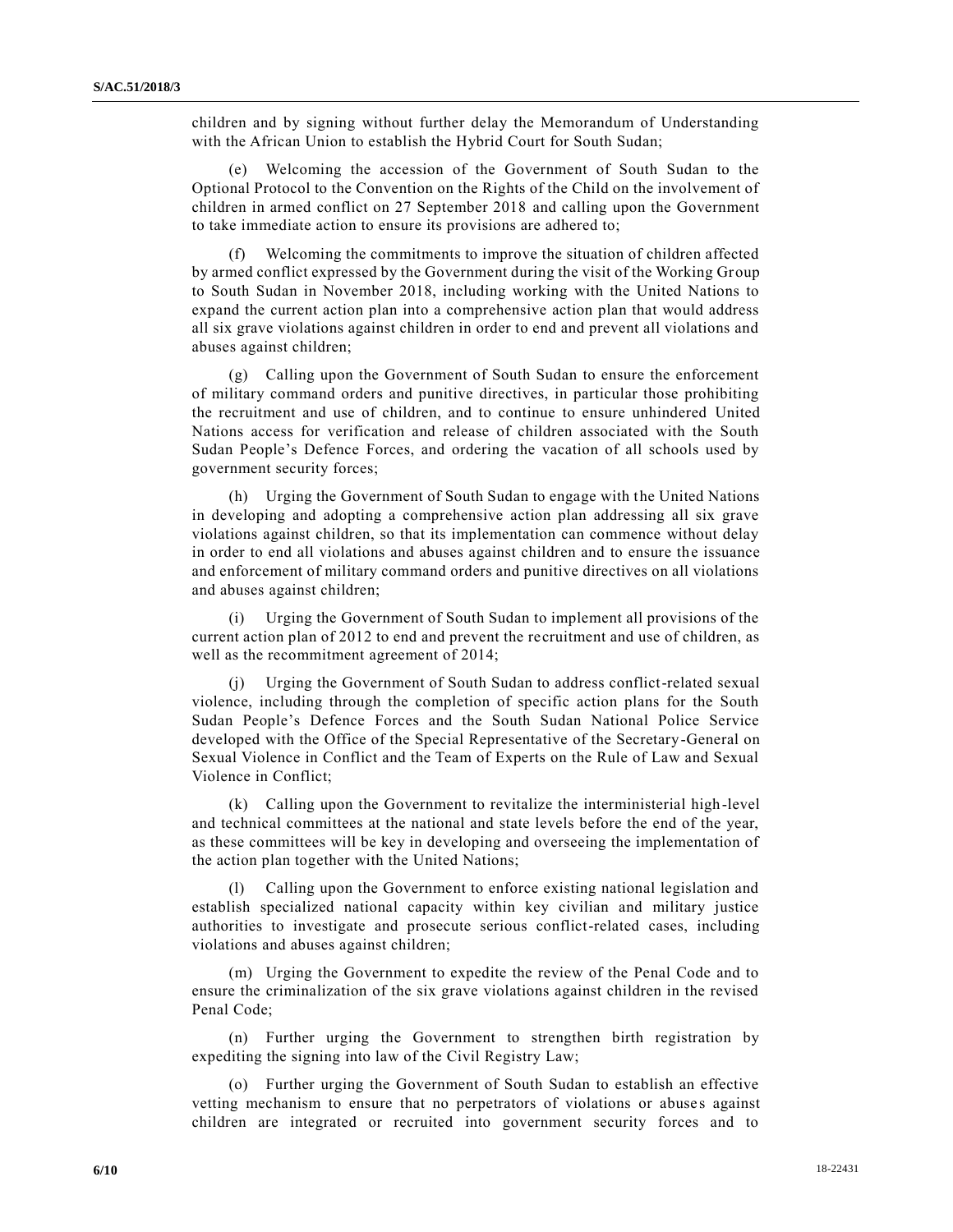systematically dismiss all perpetrators of violations and abuses committed against children from its forces, irrespective of their ranks, and hold them accountable;

(p) Encouraging the Government to focus on comprehensive and sustainable reintegration and rehabilitation opportunities for children affected by armed conflict that are gender- and age-sensitive, including equal access to health care, psychosocial support and education programmes, as well as raising awareness and working with communities to avoid stigmatization of these children, facilitate their return and minimize the risk of rerecruitment, while taking into account the specific needs of girls and boys, in order to contribute to the well-being of children and to sustainable peace and security;

(q) Welcoming the endorsement of the Safe Schools Declaration and the Guidelines for Protecting Schools and Universities from Military Use during Armed Conflict by the Government of South Sudan and calling for their swift implementation, and encouraging the Government to ensure that attacks on schools in contravention of international humanitarian law are investigated and that those responsible are duly prosecuted;

(r) Inviting the Government of South Sudan to keep the Working Group on Children and Armed Conflict informed of its efforts to implement the recommendations of the Working Group and the Secretary-General, as appropriate.

9. The Working Group agreed to recommend that the President of the Security Council transmit a letter to the Secretary-General:

Requesting the Secretary-General to ensure that the United Nations Mission in South Sudan (UNMISS) and the United Nations Children's Fund (UNICEF), as well as other relevant United Nations agencies, continue and strengthen their efforts to support, in line with their respective mandates, the South Sudanese authorities in fighting impunity, including through the strengthening of the criminal justice system, in implementing procedures to screen, divert and prevent children from recruitment and use by the national armed and security forces in South Sudan, in mainstreaming the specific needs of children affected by armed conflict and the protection of their rights in all disarmament, demobilization and reintegration programmes, including through the development of a gender- and age-sensitive disarmament, demobilization and reintegration process, and in security sector reform, in providing comprehensive rehabilitation and reintegration programmes and opportunities to children formerly associated with national armed forces and non-State armed groups and training of the national armed and security forces on the protection of children, in bolstering the education and health system and in establishing standard operating procedures for the handover of children formerly associated with national armed forces and groups and for the protection of children in the course of military operations, and to give full attention to violations against children in the application of the human rights due diligence policy on United Nations support to non-United Nations security forces;

(b) Further requesting the Secretary-General to ensure that the country task force on monitoring and reporting in South Sudan continues its engagement with the Government of South Sudan to swiftly revise the existing action plan into a comprehensive action plan addressing all six grave violations against children affected by armed conflict in South Sudan and to continue advocacy for the release and reintegration of children associated with armed forces and armed groups, including in the context of the implementation of the Revitalized Agreement on the Resolution of the Conflict in the Republic of South Sudan;

(c) Requesting the Secretary-General to call upon the country task force on monitoring and reporting in South Sudan to continue its engagement with SPLA in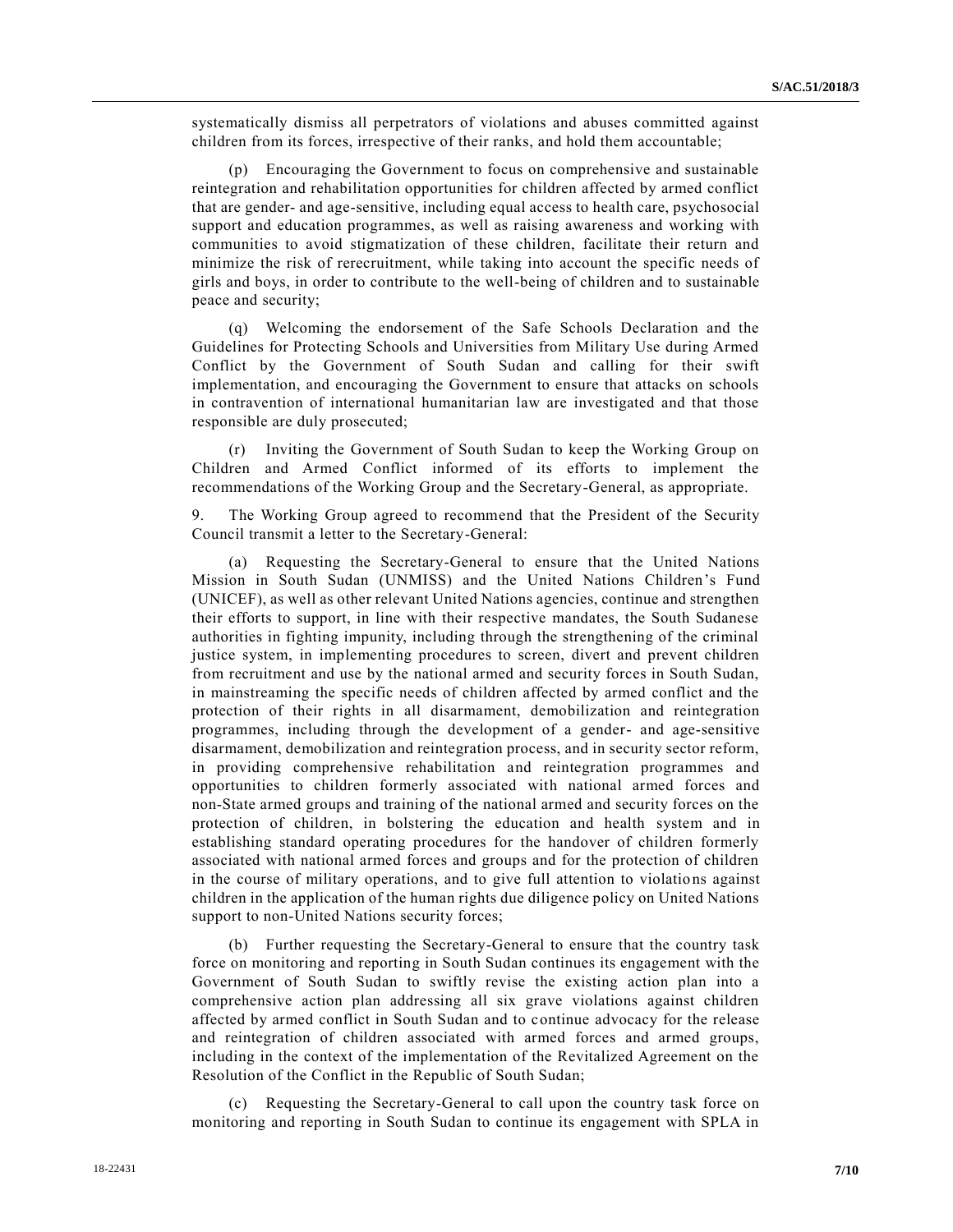Opposition, in line with resolution [1612 \(2005\),](https://undocs.org/S/RES/1612(2005)) to facilitate the full implementation of the action plan to end and prevent the recruitment and use of children and killing and maiming of children, signed between SPLA in Opposition and the United Nations in December 2015;

(d) Requesting the Secretary-General to continue to ensure the effectiveness of the monitoring and reporting mechanism on children and armed conflict in accordance with relevant Security Council resolutions and to strengthen its monitoring and reporting activities regarding all violations and abuses committed against children affected by armed conflict in South Sudan and of the child protection component of UNMISS;

(e) Noting the various measures taken by UNMISS and troop- and policecontributing countries to combat sexual exploitation and abuse, while expressing grave concern that sexual exploitation and abuse of children by peacekeepers continued to be a serious protection concern, calling for the continued implementation by United Nations peacekeeping operations of the Secretary-General's zero-tolerance policy on sexual exploitation and abuse, as well as ensuring full compliance of their personnel with the United Nations code of conduct, and reiterating its request to the Secretary-General to continue to take all necessary measures in this regard and to keep the Security Council informed.

10. The Working Group agreed to recommend that the President of the Security Council transmit a letter to the Intergovernmental Authority on Development (IGAD):

Welcoming the key role of IGAD in the peace talks that led to the signing of the Revitalized Agreement on the Resolution of the Conflict in the Republic of South Sudan in Addis Ababa by the Government of South Sudan and SPLA in Opposition on 12 September 2018;

(b) Emphasizing the importance of mainstreaming child protection issues into the Ceasefire and Transitional Security Arrangements Monitoring Mechanism, which monitors, investigates and reports on compliance of the parties to the armed conflict with the Cessation of Hostilities Agreement;

(c) Urging all parties engaged in the implementation of the Revitalized Agreement on the Resolution of the Conflict in the Republic of South Sudan to ensure that the protection, rights, well-being and empowerment of children affected by armed conflict are fully incorporated into all reconstruction planning, programmes and strategies as well as in efforts towards peacebuilding and sustaining peace.

11. The Working Group agreed to recommend that the President of the Security Council transmit a letter to the Chair of the Security Council Committee esta blished pursuant to resolution [2206 \(2015\)](https://undocs.org/S/RES/2206(2015)) concerning South Sudan:

(a) Recalling paragraph 9 (c) of resolution [1998 \(2011\),](https://undocs.org/S/RES/1998(2011)) in which the Security Council requested enhanced communication between the Working Group and relevant Security Council sanctions committees, including through the exchange of pertinent information on violation and abuses committed against children in armed conflict, and paragraph 22 of resolution [2428 \(2018\),](https://undocs.org/S/RES/2428(2018)) in which the Security Council requested the Special Representative of the Secretary-General for Children and Armed Conflict to share relevant information with the Security Council Committee established pursuant to resolution [2206 \(2015\)](https://undocs.org/S/RES/2206(2015)) concerning South Sudan in accordance with paragraph 7 of resolution [1960 \(2010\)](https://undocs.org/S/RES/1960(2010)) and paragraph 9 of resolution [1998 \(2011\);](https://undocs.org/S/RES/1998(2011))

(b) Encouraging the Committee to consider the designation for sanctions of individuals and entities, in accordance with the rules and guidelines of the Committee, and in this regard also encouraging exchange of pertinent information between the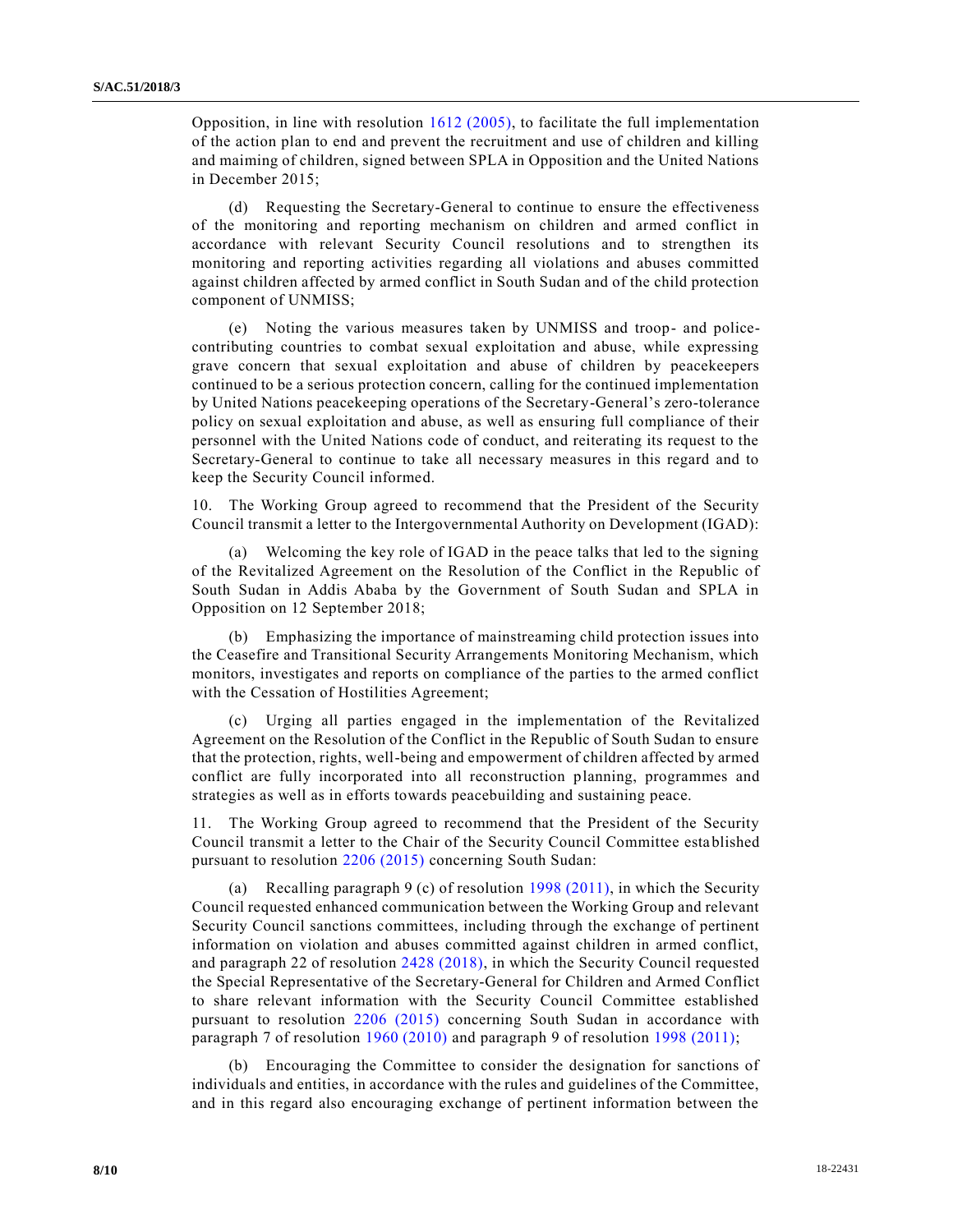Special Representative of the Secretary-General for Children and Armed Conflict and the Committee.

12. The Working Group agreed to recommend the following to the Security Council:

(a) Ensuring that the situation of children affected by armed conflict in South Sudan continues to be taken into consideration by the Council when reviewing the mandate and activities of UNMISS;

(b) Ensuring the continuation of a child protection mandate for UNMISS, especially with regard to monitoring, reporting, training, capacity-building and mainstreaming, as well as dialogue with parties to conflict on action plans and support in their implementation;

(c) Communicating the present document to the Security Council Committee established pursuant to resolution [2206 \(2015\)](https://undocs.org/S/RES/2206(2015)) concerning South Sudan.

#### **Direct action by the Working Group**

13. The Working Group agreed to send letters from the Chair of the Working Group addressed to the World Bank and other donors:

(a) Calling upon the World Bank and donors to support, with funding and technical assistance, the efforts of the Government of South Sudan and relevant humanitarian and development agencies in the following:

(i) Establishing effective recruitment procedures and age assessment mechanisms in the national security forces to prevent the recruitment and use of children consistent with its action plan;

(ii) The development of comprehensive rehabilitation and reintegration programmes that are gender- and age-sensitive to children formerly associated with national armed and security forces or non-State armed groups;

(iii) Timely and appropriate care for child survivors of sexual and gender-based violence by facilitating the provision of services for survivors;

(iv) Long-term and sustainable funding for mental health and psychosocial programming in humanitarian contexts and ensuring that all affected children receive timely and sufficient support, and encouraging the World Bank and donors to integrate mental health and psychosocial services in all humanitarian responses;

(v) Bolstering the education and health system;

(vi) Strengthening the criminal and military justice system to address impunity for violations and abuses committed against children in the armed conflict;

(vii) Supporting the signing into law of the Civil Registry Law and its implementation as a means to protect the rights of children and prevent underage recruitment and to guarantee the comprehensive disarmament, demobilization and reintegration of children associated with armed forces and armed groups;

(b) Inviting the World Bank and donors to keep the Working Group informed of their funding and assistance efforts, as appropriate.